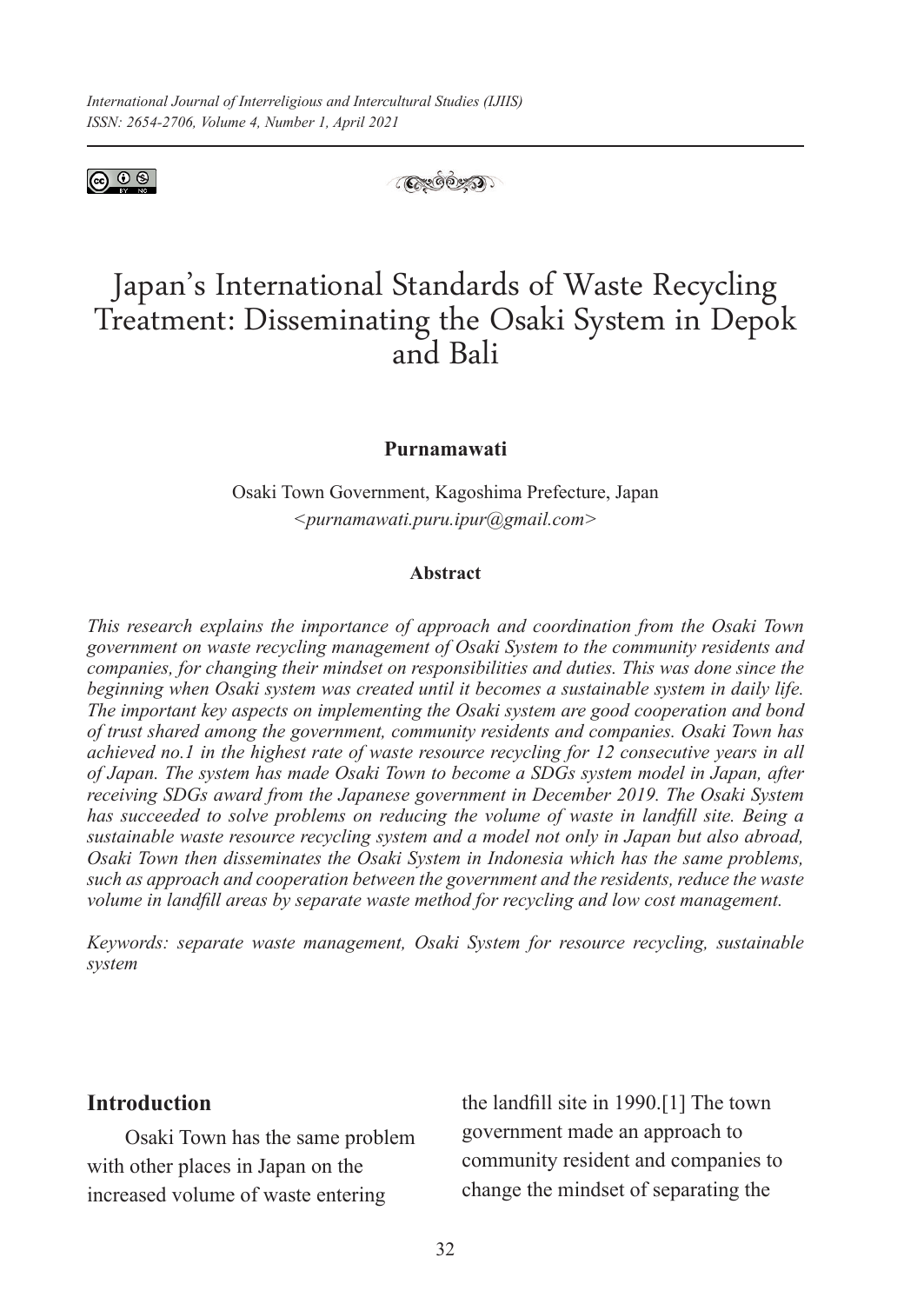multiple waste items from home, with responsibilities and duties for obeying the rule of resource recycling of Osaki system.

The community residents and companies are equally involved, being responsible for finding solutions to the waste problem in their environment. The main purpose of Osaki System is to reduce the volume of waste entering the landfill by extending the life of landfill site through a method of separating the waste from the home/restaurant/ office as the recycling resources. Osaki Town manages the Osaki System as a sustainable resource recycling system at low cost.

Osaki Town's success in managing it as a sustainable system is because of the understanding, cooperation, collaboration and trust that are built among the government, residents and companies for implementing the waste recycling management of Osaki System that can extend the life of landfill site. Each of them is fully recognized their own respective roles.

The Osaki System has made the town rich in natural environment, economy, organic agriculture, livestock, social welfare, work opportunity and others. Because of this sustainable system, Osaki Town achieved 17 goal items of SDGs people's daily life. For that, Osaki Town received a SDGs Award from the Japan Government in 2019.

Having the experience and knowledge on waste management of Osaki System for resource recycling, Osaki Town disseminating the Osaki System in Indonesia, by providing some guidance and, training in Depok City, and then province of Jakarta and Bali in 2020. The issues for implementing the Osaki System to become a sustainable system in the model area of Indonesia are cooperation from all parties especially from community residents, recycling facilities and composting facilities.

## **Implementation of the Osaki System as a Sustainable System**

## *Collaboration and Trust between Government and Residents*

In 1990, Osaki Town had to solve a waste volume problem.[1],[5],[6],[7] The town needed to have a method to reduce the waste volume entering the landfill site. Otherwise, the landfill could only functions for 5 years. [19], [24], [26] As the government, Osaki Town must change the mindset of residents to separate the waste from home, including companies also. It was not simple, but if this problem cannot be solved, then Osaki Town could lose its natural environment and also natural product from agriculture, farm and livestock.

In the beginning, the Osaki Town government made an approach to community resident by showing the real problem if the landfill was in full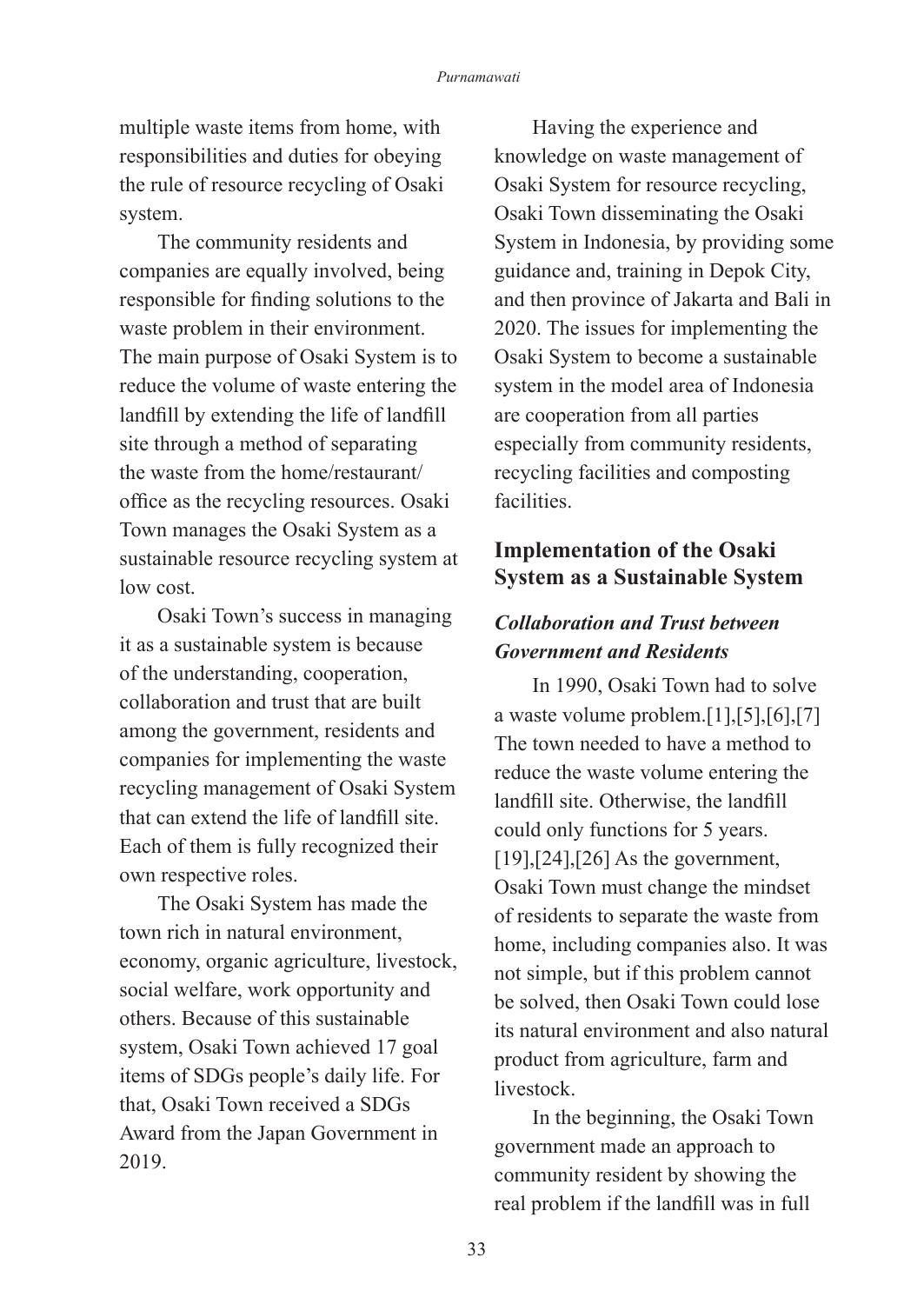capacity. Osaki Town gave three choices of strategy plan for solving the landfill site problem:[8],[40],[24],[25]

- 1. Building an incinerator facility: The risk from this strategy is that government must building a new incinerator facility on a large area of land, using big budget from tax fund, expensive operational cost and must get approval from resident and congressmen. This strategy choice was rejected by all residents because they were afraid of their land and tax fund mostly will be taken for constructing and operating the incinerator facility.
- 2. Building a new landfill site: The risk from this strategy is to find a large area for the new landfill site, make new budget plan from tax and approval from residents and congressman. This strategy choice was rejected also by all residents because they were afraid to live nearby the new landfill site.
- 3. Extend the life of existing landfill: The risk from this strategy is to change the mindset of residents and business companies about sorting and separating the waste. The idea was to extend the life and function of the existing landfill by separating the waste from home/office/restaurants, bring it to the community waste station, then end up in the recycling facilities. The separate waste of Osaki system is "If you mix the waste, it is just a waste, but if you

separate the waste, it will be a valuable resource."

Before giving the three choices of strategy plan, Osaki Town government explained to community leaders what was the problem and see directly the condition of waste in the landfill area. After the community leaders saw the big problem, they understood and chose the plan to extend life of existing landfill without incinerator facility. [3],[8],[9]

To implement the separate waste management in Osaki daily life, there are steps in building coordination and trust bond between the government employee and residents[3],[8],[9],[39]

- 1. First step is to make the government employees understand how to solve the landfill site problem by seeing the landfill condition and how to use the method of sorting and separating the waste management of Osaki system, from home/office/restaurant/ companies/hotel. The town government must create leaders from inside the government as instructors. Osaki Town creates instructors from all parts of the government offices and trains all employees until now.
- 2. Second step is to cooperate with community leaders to learn the importance of cooperation from residents in applying the method of sorting and separate waste from home into the station.

Government built a trust bond with residents by giving the chance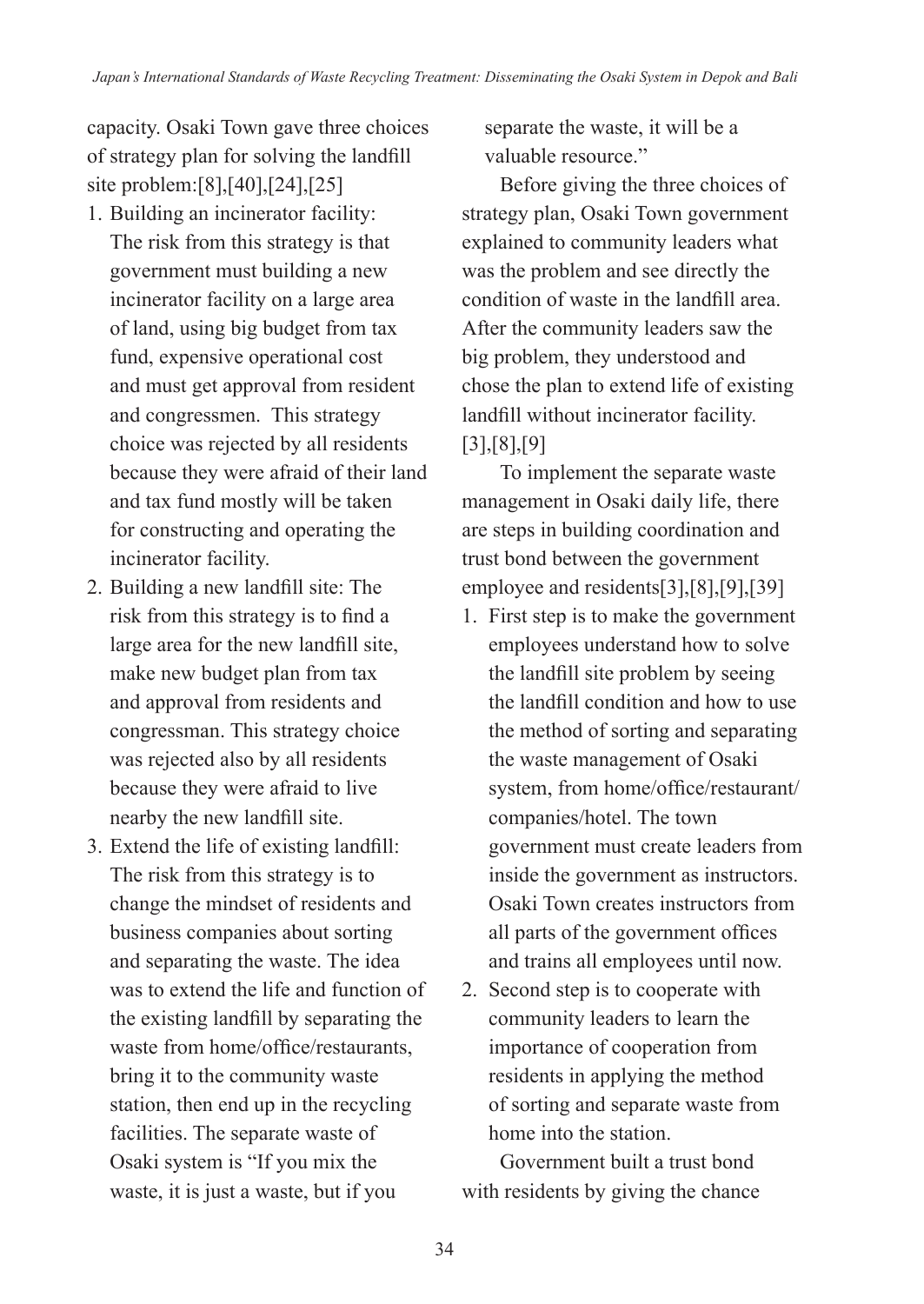

Fig. 1. Image of coordination, cooperation, responsibility and duties among the government, resident, facility company to follow the rule of waste management of Osaki System.[24], [25], [26]

for community leader to make their own rules within the community and to create the Hygiene Community Resident Association. This association has duty for monitoring, controlling, checking, training, and giving instruction to community resident. Community leaders get the chance to decide on schedule and station area. Osaki Town and Hygiene Community Resident Association leader worked together to create instructors from the residents for controlling and monitoring the implementation of Osaki system every year. [3],[8],[9]

Osaki Town has rules in implementing the waste management of Osaki System for residents and companies. Government, residents and companies have their own duty to implement the system all the way to the recycle center facilities, composting center and the landfill site of Osaki Town. All parties have the same duties to separate the waste from home/office/ restaurant/place by 28 waste items. Collecting day schedule and location for collecting is decided by government, community residents and companies, making all parties have responsible to obey their internal rule made inside their environment.[24]

In 1998 when the Osaki Town Government created the Osaki System, it started with 3 waste items to sort and separate from home. Having cooperation with community leaders and companies, the separate waste items continue to multiply every year. Osaki System has become a sustainable system until now. Osaki Town can



Fig. 2. Osaki Town government employees and community leader stand together to give explanation and training to residents as they bring separate waste from the home to the station. [24],[25],[26]. (a) Community residents have responsibility to go to the designated waste station (b), and make internal rules inside the community residents to obey the Osaki System rules. Pink plastic (c) is for pet bottles, PE, multiple plastics, multiple papers, etc.(c) Blue plastic is for waste that cannot be a recycle resource. (d)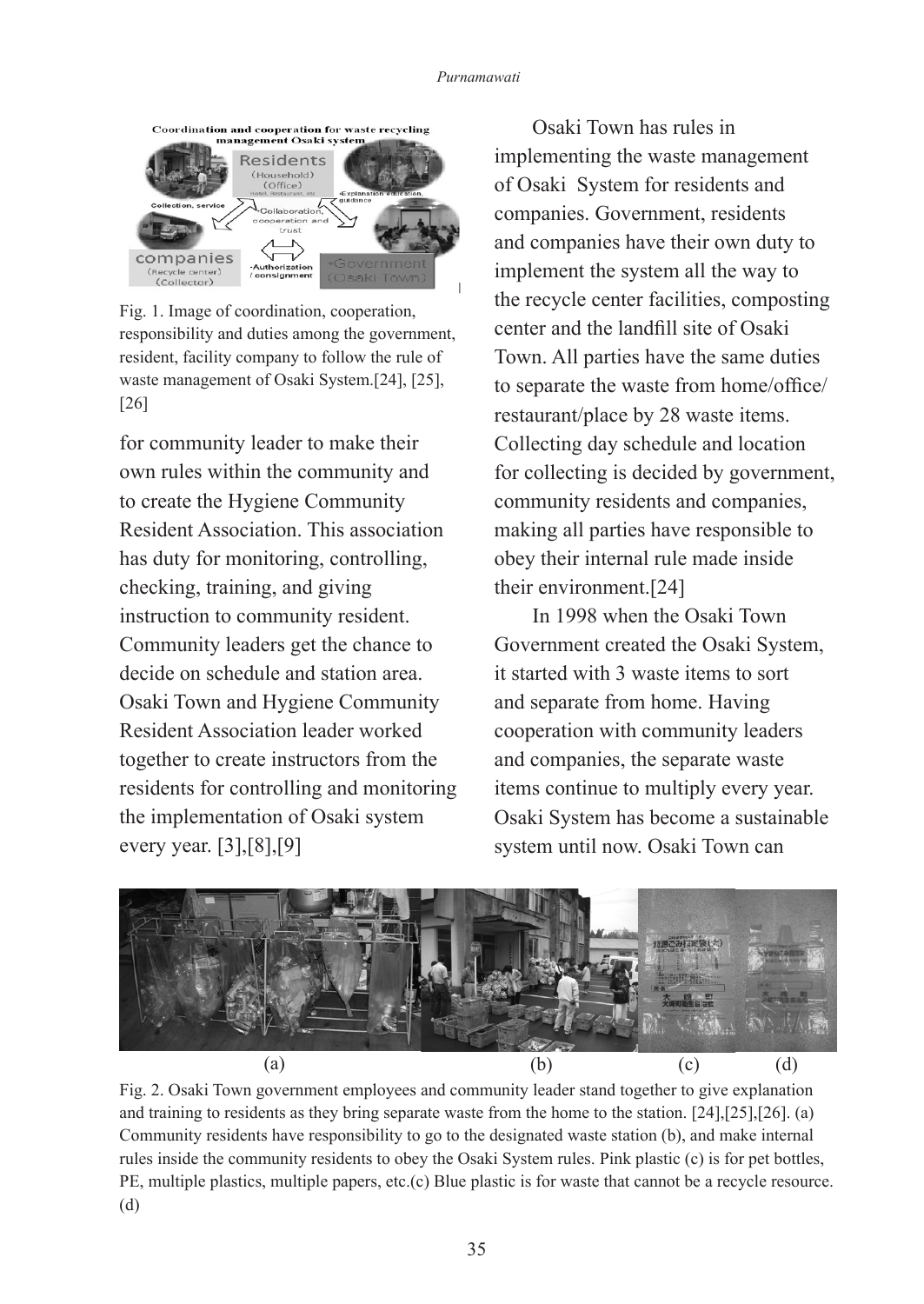

Fig. 3. Graphic explains about the increasing volume of waste entering the landfill site in Osaki Town from 1990. After the waste management of Osaki System started in 1998, the waste volume entering the landfill site is then decreasing. In 2004, Osaki Town started the Osaki System in recycling food waste to be processed for organic compost. This system makes the waste volume entering the landfill site even more decreased, because nearly 60% of waste volume is from food and organic waste. The method to separate the waste by types makes the landfill site more functioning and its life has extended. [25],[26]

reduce 83.1% of recycling resource entering the landfill for the first 12 years and continues to increase every year. [16],[17],[25],[26]

## *Result of Sustainable Waste Recycling Management of Osaki System*

Osaki Town does not have an incinerator facility. Therefore the Government still continues to use the Osaki System as a sustainable system in the Osaki people daily life. The result, Osaki Town is heading toward the international standard after receiving a SDGs Awards from the Japanese government in December 2019 due to its advantages.[27]

The advantages of Osaki System

## [16],[24],[25],[26],[27]

- 1. Reduced the waste volume in landfill site. The landfill waste volume from 1990 to 2018, which has decreased by 83.1% because of the waste recycling increase activity every year. In 1998 the landfill waste volume was 4,382 tons, but as people in Osaki Town implemented the sorting and separating waste from home every year, the landfill waste volume decreased to 670 tons by 2019.
- 2. Low cost on waste disposal management. Osaki Town may extend the life of landfill site for 35-45 more years, as a result of the waste volume that has decreased by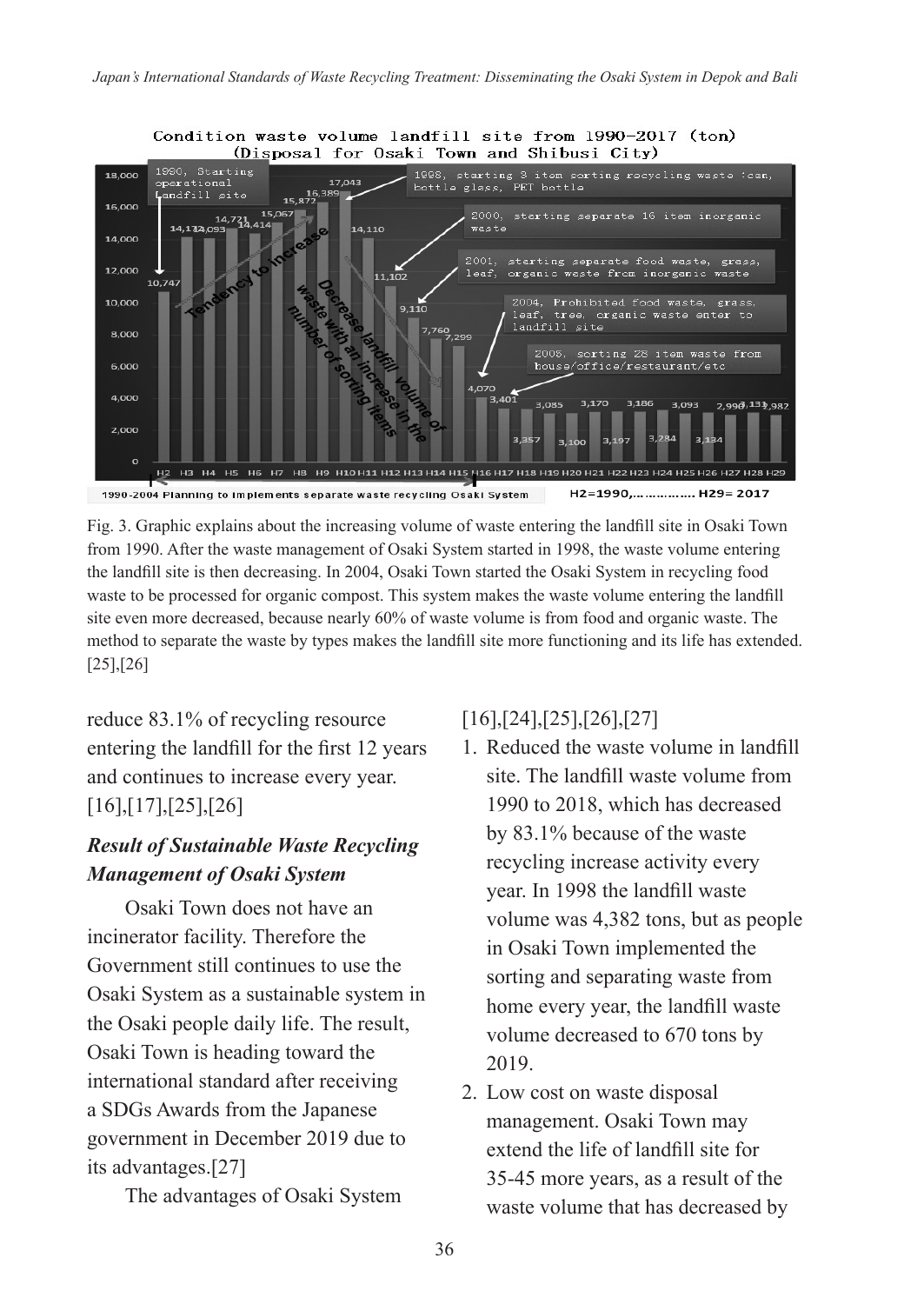83.1%. The landfill site looks clean and does not smell bad, due to the food waste that is not entering the landfill, whereas only 10%-15% volume of waste that is now entering the site.

- 3. Government saves up waste disposal management budget funds. Osaki Town can cut big on waste management cost per person and make recycling resource volume increase to 83.1% (based on calculated cost per person).
- 4. The profit from recycling returns to the government to be reused on welfare for the community and economy of Osaki Town.
- 5. Development of human resources and employment. Two recycle center facilities of Osaki employs and develops human resource in waste recycling management of Osaki System.

Community residents deliberately obey the rules of Osaki System that have been made by Osaki Town government. Community residents are already accustomed to carrying out sorted and separated waste for the continuity life of the people and to protect the natural environment. Osaki Town is rich in natural products, environment, agricultural, farm and livestock which all depend on clean natural environment conditions.[8],[39]

The town government and community residents have continued to strive for many more years to

implement the sorting and separating waste into recycled resource. Therefore, the Japanese Environment Minister gave an award every year to Osaki Town as a town that produces the highest rate of waste recycling in all Japan and low cost in waste management. Osaki Town government appreciates the cooperation and coordination from its community residents for obeying the waste recycling management of Osaki System as the residents made their own rules in the community to obey this Osaki System.

## *Coordination with Communities to Implement the Osaki System*

With the existence of Hygiene Community Resident Association, the community residents and the Osaki Town government now have a commitment to both run the Osaki System. Consequently, the Hygiene Community Residents Association made internal rules and policies about duties and responsibilities on following the rules of Osaki System is to be carried out by all community residents. So the residents who made the internal rules and policies are the ones having the responsibility to implement the Osaki System rules in the community. [3],[8],[9]

The rules and policies of the Hygiene Community Resident Association are obligating residents throughout the Osaki Town to implement the sorting and separating the waste of Osaki System from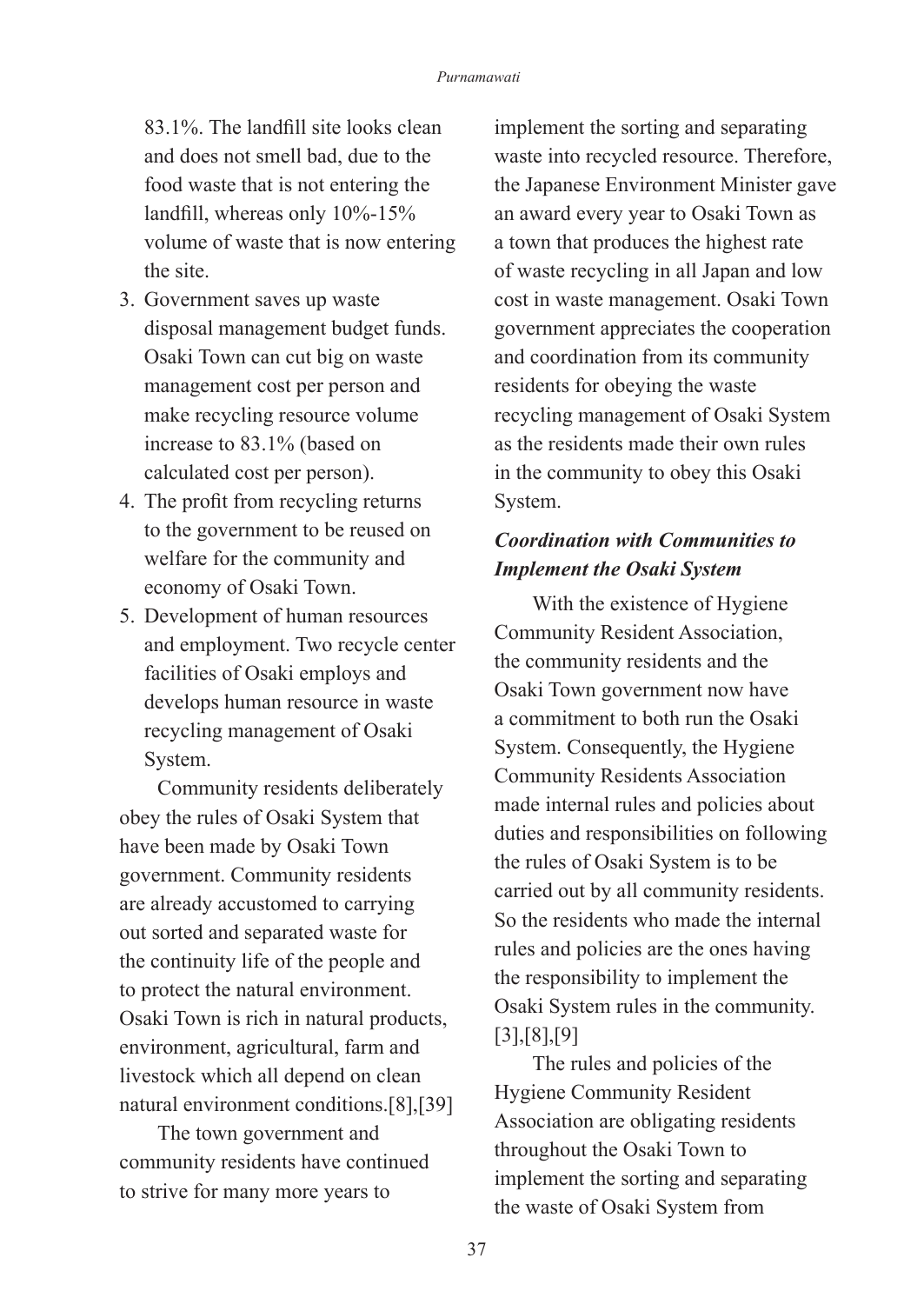home, to provide an educational training to residents on collecting and bringing out waste to the station and to determines which stations and who gets the duty within the community to monitor and check at the station when residents bringing the separated waste from home. So every resident has a responsibility to monitor and check for any mistake happened in the sorting and separating of collected waste from home.[3],[8],[9]

The most important responsibility of the Hygiene Community Resident Association is to provide an input and advice to the Osaki government on how to make it easier for residents to sort, separate and collecting the waste, which waste station to go to and what time and day is it to take out the waste from the home. The residents made the decision based on the conditions within the community. Afterward they discussed it with the town government and the recycle center facilities, so the rules and policies can be made together for the Osaki system to be implemented in all communities of Osaki Town. [24],[26],[36].

The way of the Hygiene Community Resident Association worked becomes an example to all Japan because of how its community residents has changed and willing to implement the Osaki System in their daily life. Community residents are aware of duties and responsibilities in their environment and help the

government to solve the landfill site problem. The Hygiene Community Resident Association of Osaki Town has achieved an award from the Japanese Environment Minister in 2015, to be an example for every community residents in Japan.

## *Osaki Town as a Model of SDGs*

The implementation of the waste management of Osaki System which has continued for many years in Osaki Town, reached no. 1 for the highest rate of waste resource recycling at 83.1% compared to other cities in Japan. Osaki Town has become an example for implementing the waste management operations by increasing the recycle waste materials from home, managing the profit gained from the selling of recycled product return to the resident's welfare and protecting the natural environment to stay clean and hygiene. Hence, Osaki Town has achieved an award from the Japanese government as an example of Sustainable Development Goals (SDGs) Japan on December 21<sup>st</sup>, 2018.[38],[25],[26]

The waste recycling of Osaki System makes the Osaki Town residents prosper in all fields. The outcome of this waste recycling system return to the resident's welfare benefit and the natural environment of Osaki Town are kept preserved. Osaki Town can take advantage of the waste recycle earnings for the benefit of Osaki Town people. The Osaki System has lasted for numerous years now and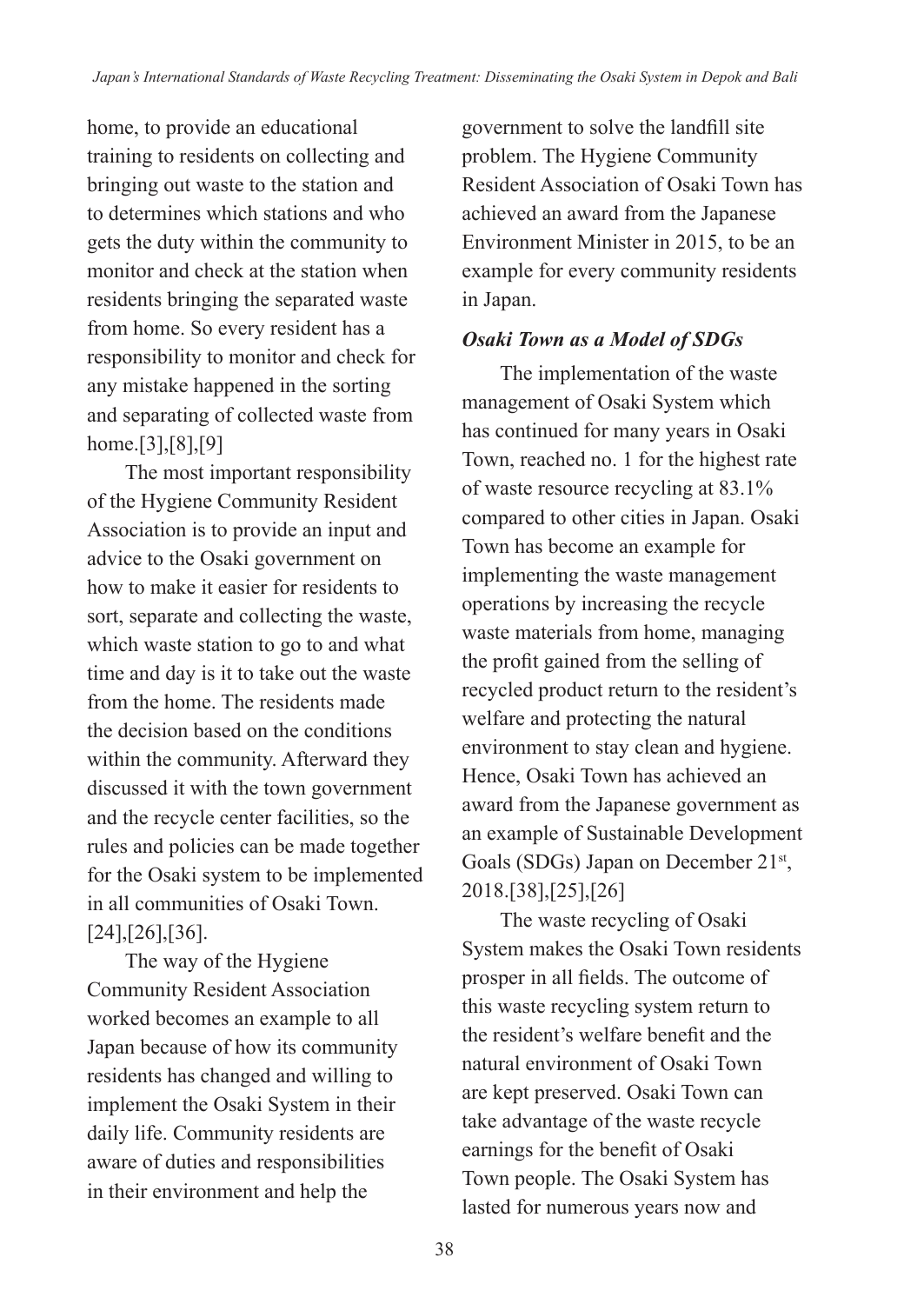this sustainable system has gradually increasing its waste to produce more recycling resource so that Osaki Town's landfill can still function for 30-50 more years.[25],[26]

For that reason, the Japanese government sees the sustainable waste recycling management of Osaki System has succeeded in making the Osaki Town able to improve its social welfare and protects its natural environment for the benefit of the community residents. Moreover, the Japanese government also sees on the side of economy, organic agriculture, livestock, human resources, work opportunity, education and international relationship. Not to mention the partnership that Osaki Town has achieved on 12 items in the SDGs program for community welfare. Essentially, the Japanese government sees Osaki Town as an ideal model for the implementation of SDGs in Japan. [18],[2],[33],[35]

Osaki Town accomplishment on implementing the waste recycling management of Osaki System is because of the support from the community residents and the companies. The town government sustains to improve the Osaki system for the benefit of social welfare and to protect its natural environment for the next generation to come.

### *Towards International Standards*

The experience of Osaki Town in managing waste into recycle resource using Osaki System, from 1998 to

present, has made Osaki Town to become a pilot project in Japan and abroad.[34] Osaki Town supports the Indonesian government with its experience to solve the problems in reducing waste volume in landfill, through waste recycling management of Osaki system. [20],[21],[22],[23],[37]

The implementation of Osaki System in Indonesia is not easy, because of the difference in cultures, rules, systems and mindsets of how waste management becoming a recycle material that must be started at homes, offices, restaurants, hotel, etc. Osaki Town gives support to cities in Indonesia to have cooperation and collaboration for learning the experiences of how Osaki Town started the Osaki System from zero, in solving the problem of reducing waste entering the landfill for resource recycle. [28],[29],[30],[31],[32]

Osaki Town does not necessarily require the collaborating cities in Indonesia to equalize the implementation of Osaki System into their cities, but Osaki Town teaches the city government to create a similar system that can be applied in Indonesian cities by looking at the condition of residents, social culture, community and rules.

Thus, Osaki Town gives guidance and training to the city government of model areas in Indonesia to learn and practice the Osaki System in terms of rules, systems, laws, socialization,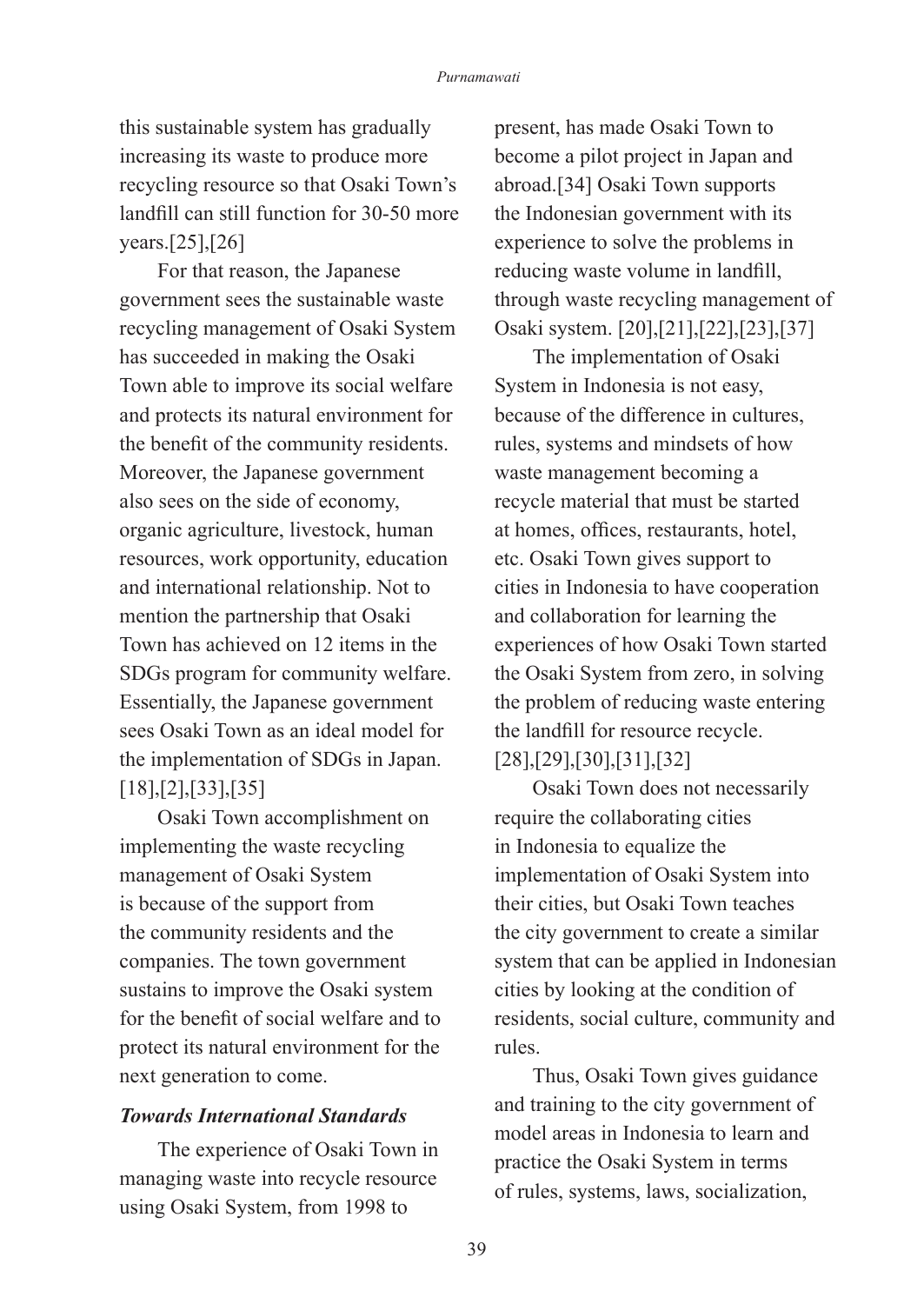budgets, work plans, training to sort waste for recycle food waste for composting organic waste for recycling resource, making the sort and separate waste system, transportation method and system, making data reports, how to cooperate with residents, how to cooperate with recycle factory, how to make rules for company that manages the separate waste from hotel, restaurant and other places and for residents to obey the government rule in reducing waste volume entering the landfill site. [10],[11],[12],[13],[14],[15]

Osaki Town teaches and trains the collaborating cities about how it must make the Osaki System from scratch in 1998, to be applicable to its residents so that it can be implemented up to now. Osaki Town teaches and provides practical training to government

representatives, deputy of religious leaders, deputy of community leaders, deputy of youth leaders, mother community leader and congressmen to create a waste management system that can be implemented in Indonesia.[4], [28],[29],[30],[31],[32],[37]

In consequence, this new Osaki System of Indonesia can now be run in several collaborating cities of Indonesia that have learned the experiences from Osaki Town like in Bali Province (Klungkung prefecture, Denpasar city, Gianyar prefecture) and Depok City. In 2020, the second phase implementation of Osaki System can then be implemented in the provinces of Jakarta and Bali.[4],[37]

The problem of implementing the Osaki System in Indonesia is that hygiene community residents



This result from data in model area Monang Maning community Denpasar, 75 householder, 285 population. Result : 70% organic waste from food waste, grass leaf, flower. 70% organic waste for organic composting. 20% landfill site waste. 10% inorganic waste. If are a model people can sorting landfill site waste, maybe 20% for inorganic waste, 10% for landfill site waste



Fig. 4. Table data explained about Denpasar City area model of 75 homes with 285 populations for sorting and separating waste by types from home to the pick-up transportation.[28],[30],[31].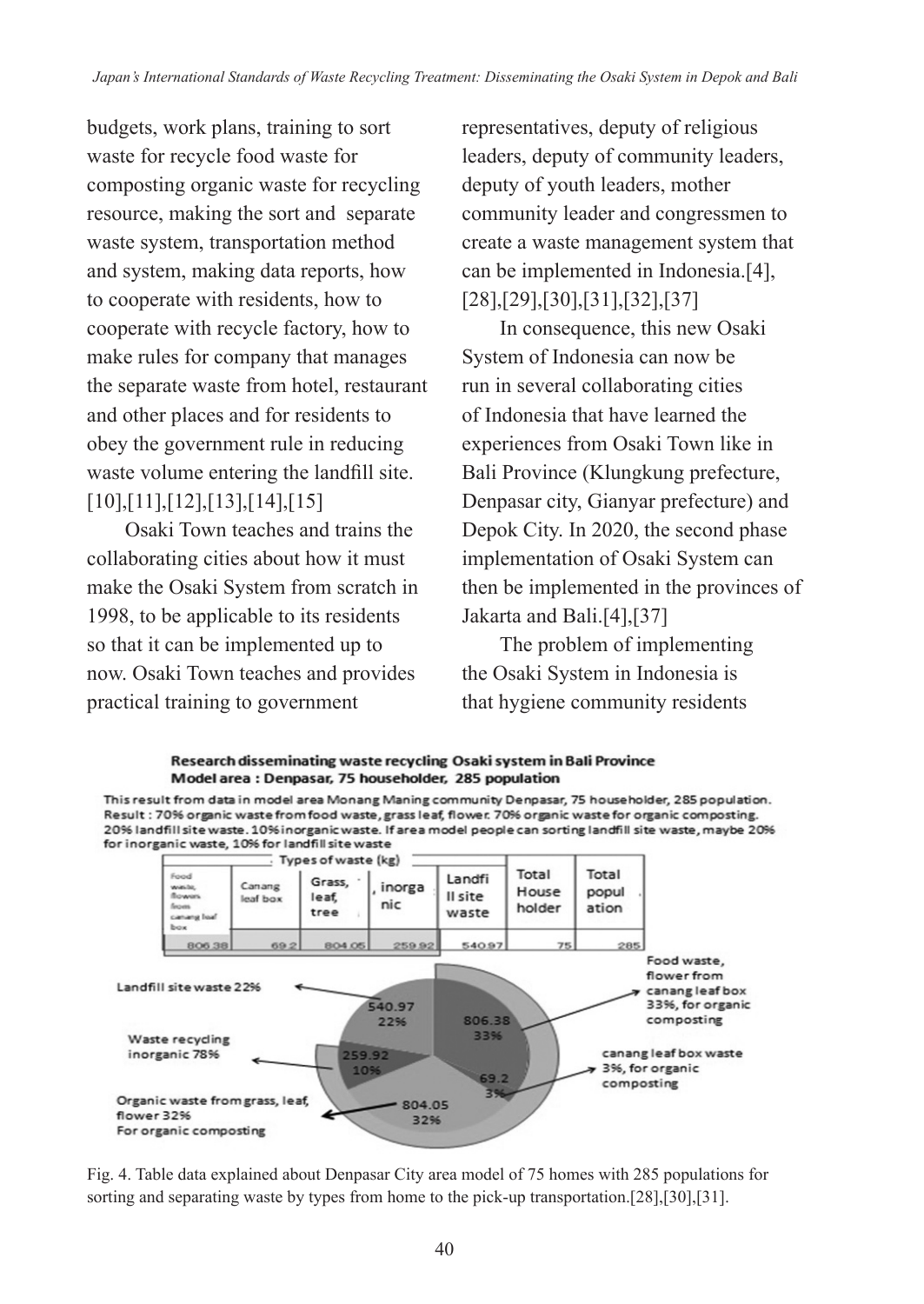association has not been yet created like the Hygiene Community Residents Association in Osaki Town, and there is still a lack of composting facilities in accordance to the standard method of Osaki System. The important key to the sustainable waste recycling of Osaki System is cooperation among the government-community residents-companies, low cost on waste management and standardized system facilities. Therefore, the Osaki System in Indonesia will continue to improve if the facilities were available and the cooperation between the government and the residents could be established.

### **Conclusions**

Osaki Town Government in 1990, as well as other cities in Japan and abroad, faced the same problem of full volume in the landfill site. To solve this, there are three options, first is to build an incinerator, second is to find a new landfill site and third which is the last option is for Osaki Town and community residents to sort and separate waste from home/restaurant/ office/companies for recycling resource. The main goal of sorting and separating waste in Osaki System is to reduce the volume of waste entering the landfill site. The waste separation is "if waste is mixed becomes garbage, if it is separated becomes recycle materials." As a result, there is only 10% -15% of waste entering the landfill site now.

The process of changing people's

mindsets to do the sorting and separating waste by types was quite successful in Osaki Town, because of the cooperation and trust shared between the government and the community residents. Osaki Town has succeeded in making the community believe in this waste recycling management of Osaki System. The community residents together with the government have one goal, to reduce the volume of waste entering the landfill so there would be no new landfill or incinerator in their environment.

Osaki Town makes the separate rules and policy to regulate the implementation of Osaki System in the community, and the community has their internal rules and policy as well that regulates the implementation of Osaki System inside their community. Residents of community have a role, responsibility and obligation to obey the implementation of Osaki System. Osaki Town provides training and education to create leaders inside the community residents so they can give training and education to other residents for implementing the Osaki system in the community.

The waste recycling management of Osaki system develops the welfare for residents of Osaki Town, increases human resources, creates employment opportunities, improves the economy and income of the Osaki Town, protects the natural environment and increase the production of agricultural farm and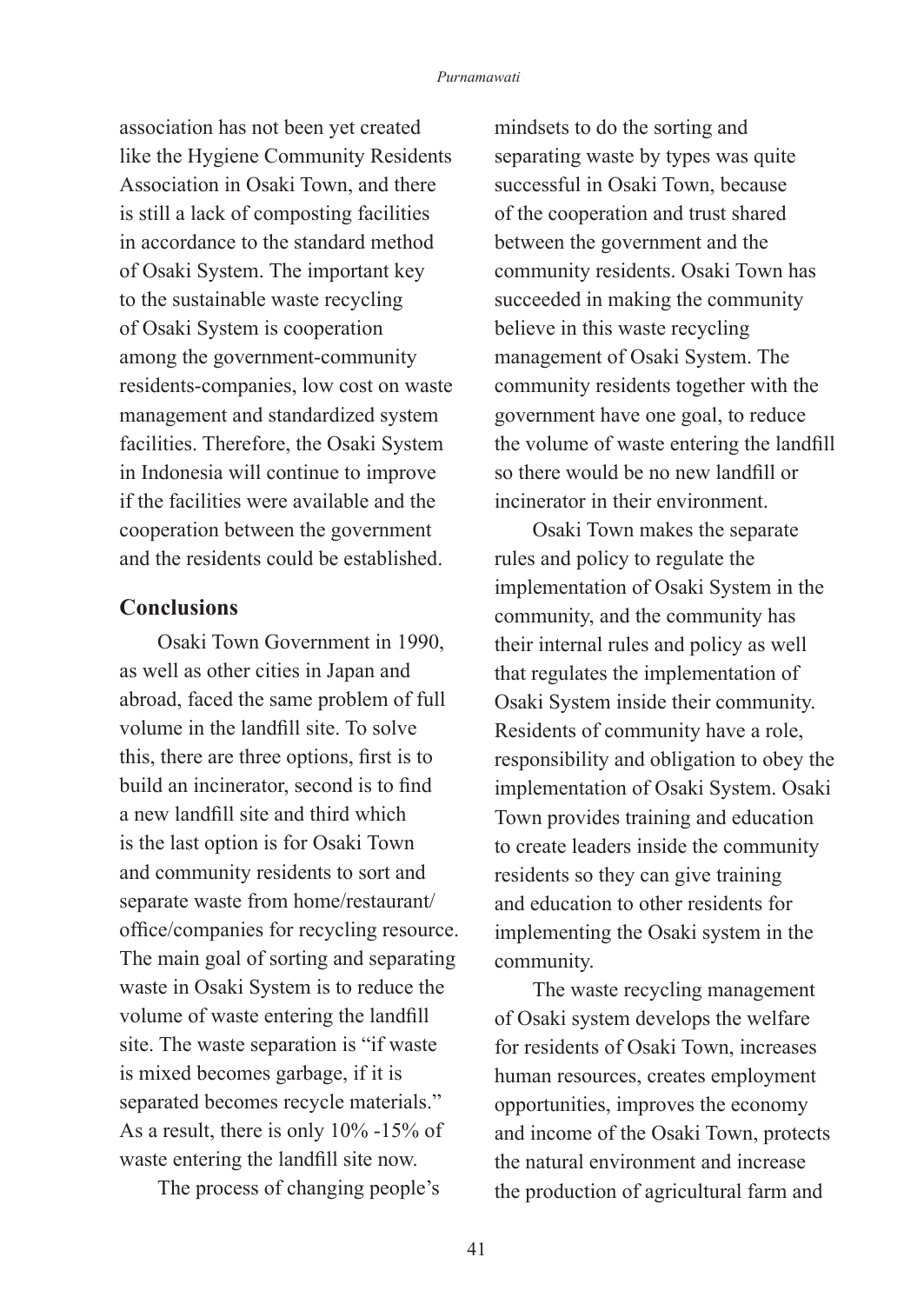livestock.

Osaki Town has been ranked no.1 by the Japanese Minister of Environments for the highest rate of waste resource recycling as sustainable system in all Japan continuously for 12 years. The town can process 100% of waste to be 83.1% for recycle resource. Osaki Town became a model throughout Japan and abroad is also because cooperation all parties and low cost waste management in resource recycling.

Osaki System becomes an example throughout Japan because of its waste recycling management that has improved all sectors, people's lives and economy of Osaki Town. The town can prove that Osaki System is a sustainable waste recycling system inside the life of Osaki Town people. For that reason, Osaki Town has received an award from the Japanese government as a model of Japan's SDGs in December 2019. At this time, many local governments throughout Japan are learning the Osaki System in Osaki Town. Osaki Town furthermore gives support, knowledge and cooperation to other countries in sharing the experienced on reducing

waste entering the landfill site with waste recycling management of Osaki system.

The result and development out of sustainable waste recycling of Osaki System has made the Osaki Town heading towards the international standard. Many other countries abroad are learning the experience of how Osaki Town implementing the Osaki System. Osaki Town is disseminating waste recycling management of Osaki System in various places of Indonesia that have the same problem in reducing waste volume in landfill site. Osaki Town provides experience, technology, methods and knowledge assistance to cities or provinces that has the cooperation with, such as Bali, Depok and Jakarta. Osaki Town does not require the same exact way for implementing the Osaki System in Indonesia, but it gives education, training and guidance to create a new waste recycling management system. And all this has to be implemented at low cost similarly to the waste recycling management of Osaki System.[]

#### **References**

<sup>[1]</sup> Amemiya, Takashi (2018). Current State and Trend of Waste and Recycling in Japan. *Journal International Earth Environment Science* 3;155

<sup>[2]</sup> Cosmo, Takagi (2020). Guide Book Practice of SDGs x Community Association Sustainable Development Goals 17 Goals to transform our world SDGs x Jichitai Jissen Gaido bukku. 1st edition. Gakuei Shuppansya, Japan.

<sup>[3]</sup> Fumiyo, Toya. Interviewed by writer (Oct 15th, 2018). History of implement separate waste recycling Osaki system from home and created association of community hygiene in community of Osaki Town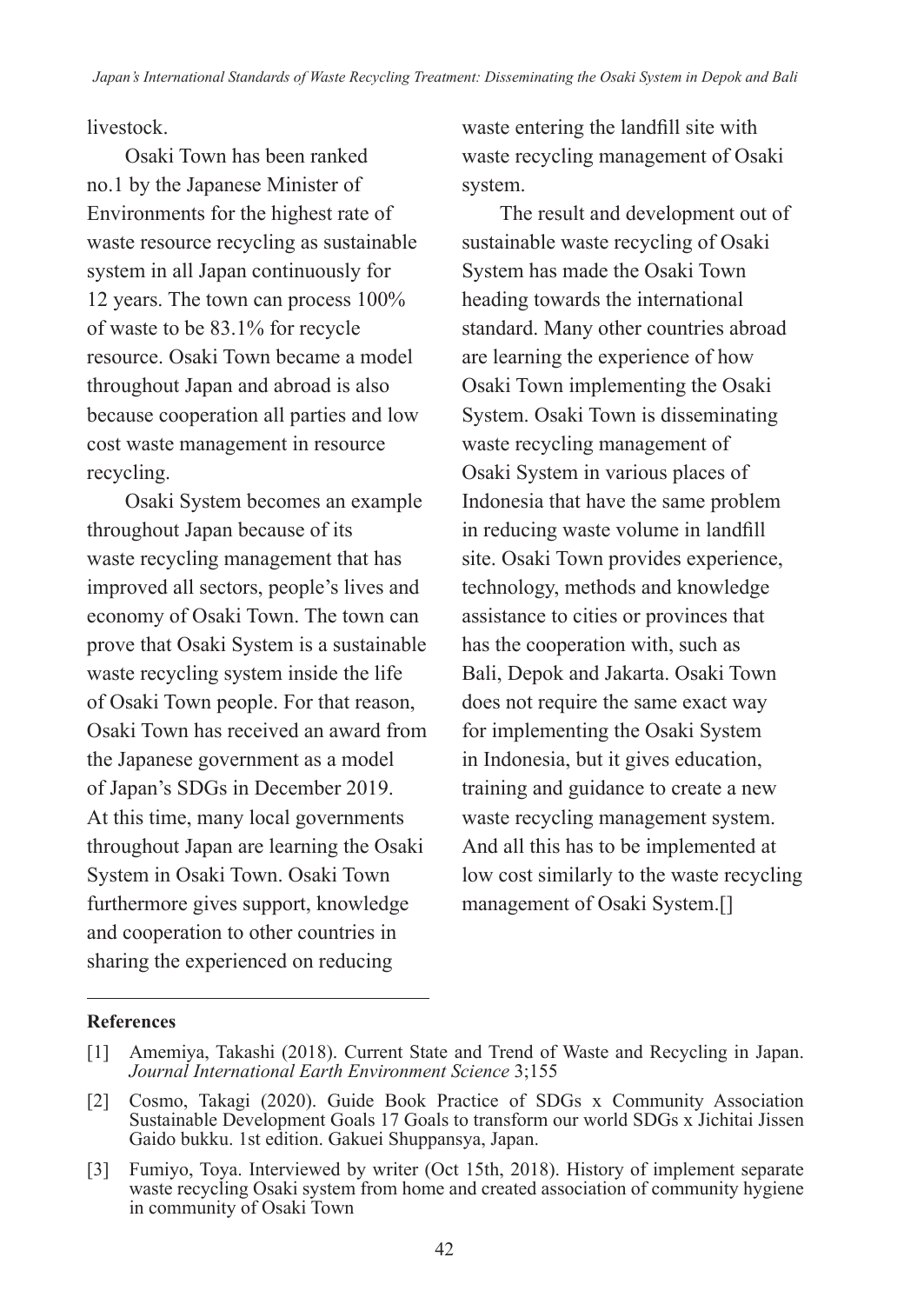#### *Purnamawati*

- [4] Jakarta Newspaper (September 2018). Japan offers cooperation on new recycling center "Osaki Town with Jakarta Province"
- [5] Japan Environmental Sanitation Center (2013). Solid Waste Management and Recycling Technology of Japan – Toward a Sustainable Society. http://www.jesc.or.jp
- [6] Japan Environmental Sanitation Center (2014). History and Current State of Waste Management in Japan. http://www.env.go.jp/recycle/circul/venous\_industry/index.html
- [7] Japan Industrial Waste Information Center (Nov 2018). Waste Management in Japan Rules and Figures. https://www.jwnet.or.jp/assets/pdf/en/20190322133536.pdf
- [8] Katsuya, Tokurei. Interviewed by writer (2012-2019). History of separate waste recycling Osaki system, created waste recycling Osaki system in Osaki Town and crater for the first policy/rule/method/implement in Osaki system
- [9] Koichi, Nakamura. Interviewed by writer (Aug 21st, 2018). Duty, cooperation, coordination association of community hygiene in community of Osaki Town as head of community hygiene association
- [10] Minami Nihon Newspaper (2015/2/10). Waste Recycle Osaki System Program to abroadwaste recycling in Indonesia Program
- [11] Minami Nihon Newspaper (2015/2/21). Osaki Town with Osaki system transform technol-ogy in Depok City
- [12] Minami Nihon Newspaper (2015/2/22). Osaki Town with Osaki system trained model area worker for processing food waste to organic composting in Depok City
- [13] Minami Nihon Newspaper (2016/9/9). Osaki Town made MOU cooperation with Bali province
- [14] Minami Nihon Newspaper (2017/2/11). Osaki Town cooperation with Depok City for re-duce waste with waste recycling Osaki system
- [15] Minami Nihon Newspaper (2017/3/16). Organic composting Osaki system progress in Bali Province
- [16] Ministry of the Environment Minister's Secretariat. Waste Management and Recycling Department Waste Management Division. Waste Processing of Japan each year edition. http://www.env.go.jp/recycle/
- [17] Ministry of the Environment Minister's Secretariat. Waste Management and Recycling De-partment Waste Management Division. http://www.env.go.jp/recycle/
- [18] Norichika, Kanie (2020). Target to change Future-SDGs Idea Book. 12the edition. General incorporated association-Think the Earth, Japan
- [19] Osaki Town (July 2014). Osaki Town toward to International with challenge reduce waste volume to landfill site with processing recycling waste-improve mindset "if you mix the waste, it is just waste, but if you separate the waste, it will be a valuable resource", Osaki Town PR Magazine 3
- [20] Osaki Town Public Monthly Magazines (March 2017). Amazing Osaki Town "Sugoi Osaki cho." Osaki Town Public Monthly Magazines, 2-7
- [21] Osaki Town Resident Environment Section (2014). Transfer technology for waste disposal with Bali Province. Report of Hygiene Community Association of Osaki Town
- [22] Osaki Town Resident Environment Section (2016). Report of Implement waste recycling Osaki system in area community of Depok City in JICA Program. Report of Osaki Town about Depok City JICA program
- [23] Osaki Town Resident Environment Section (2017). Report of implement waste recycling osaki system in area community in Bali Province including organic farm. Report of Osaki